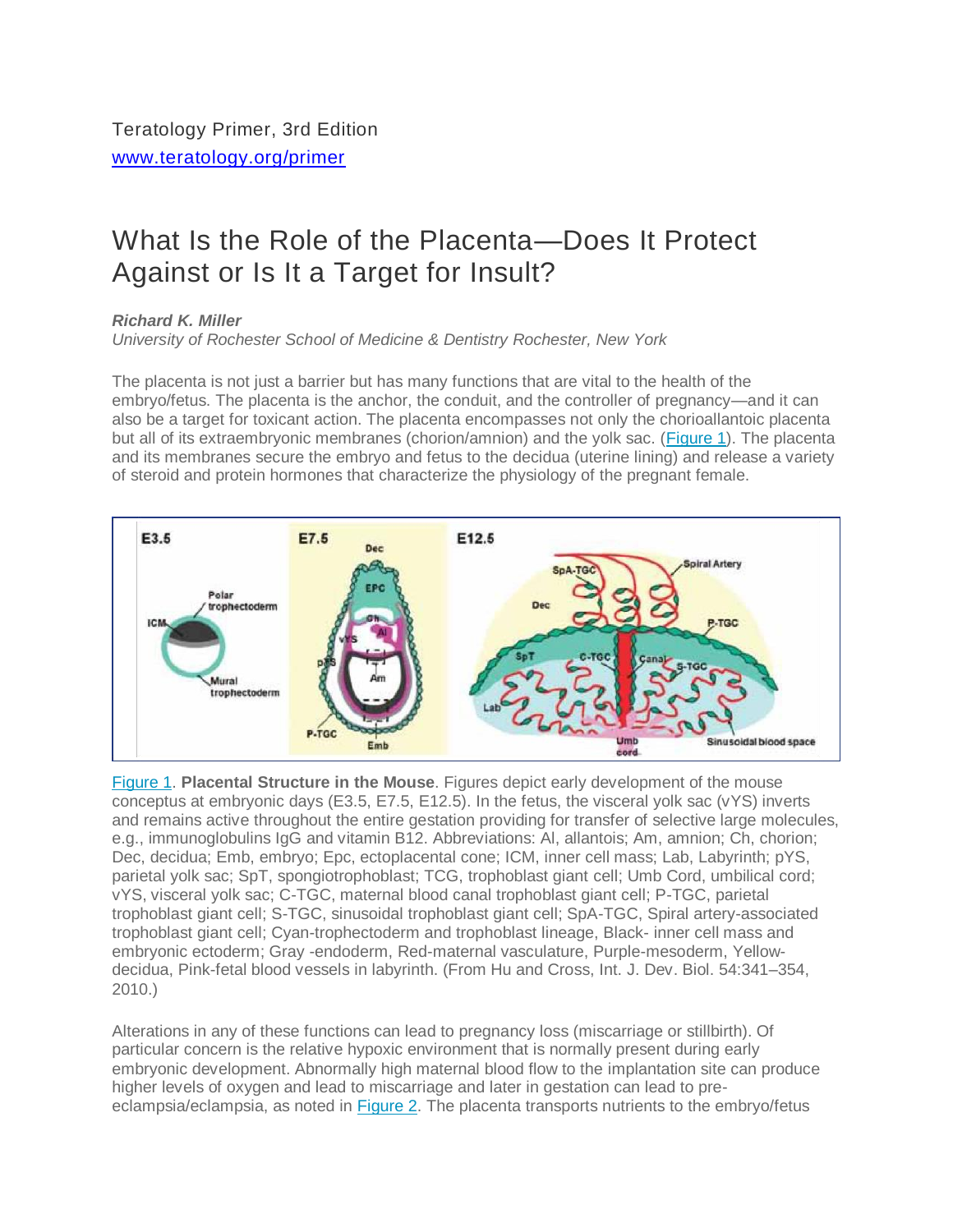and waste products away from the embryo/fetus but, during this exchange, foreign compounds can hitchhike across the placenta. The placenta stores chemicals and also serves as a site for biotransformation. Substances that may be benign to the pregnant woman can be transformed by metabolizing enzymes in the placenta to agents toxic to the embryo/fetus, e.g., 13-cis retinoic acid. Thus, the functions of the placenta that nourish and support the fetus can be compromised and result in placental toxicity, fetal nutrient deprivation, and production of toxic chemicals. It has been noted that placental size can be used as a proxy for fetoplacental metabolism, while histopathological assessments of placental inflammation have been associated with autism.



[Figure](https://www.teratology.org/primer/Placenta.asp#fig2) 2. **Oxygen tension plays an important role in guiding the differentiation process that leads to cytotrophoblast invasion of the human uterus.** (A) The early stages of placental development take place in a relatively hypoxic environment that favors cytotrophoblast proliferation rather than differentiation along the invasive pathway. Accordingly, this cell population (light green cells) rapidly increases in number as compared with the embryonic lineages. (B) As development continues, cytotrophoblast cells (dark green cells) invade the uterine wall and plug the maternal vessels, a process that helps maintain a state of physiological hypoxia. As indicated by the blunt arrows, cytotrophoblast cells migrate farther up arteries than veins.

(C) By 10 to 12 weeks of human pregnancy, blood flow to the intervillous space begins. As the endovascular component of cytotrophoblast invasion progresses, the cells migrate along the lumina of spiral arterioles, replacing the maternal endothelial lining. Cytotrophoblast cells are also found in the smooth muscle walls of these vessels. In normal pregnancy the process whereby placental cells remodel uterine arterioles involves the decidual and inner third of the myometrial portions of these vessels. As a result, the diameter of the arterioles expands to accommodate the dramatic increase in blood flow that is needed to support rapid fetal growth later in pregnancy. It is likely that failed endovascular invasion leads in some cases to miscarriage, whereas an inability to invade to the appropriate depth is associated with pre-eclampsia/eclampsia and a subset of pregnancies in which the growth of the fetus is restricted. (From Red-Horse et al, J. Clin. Invest. 114:749, 2004.)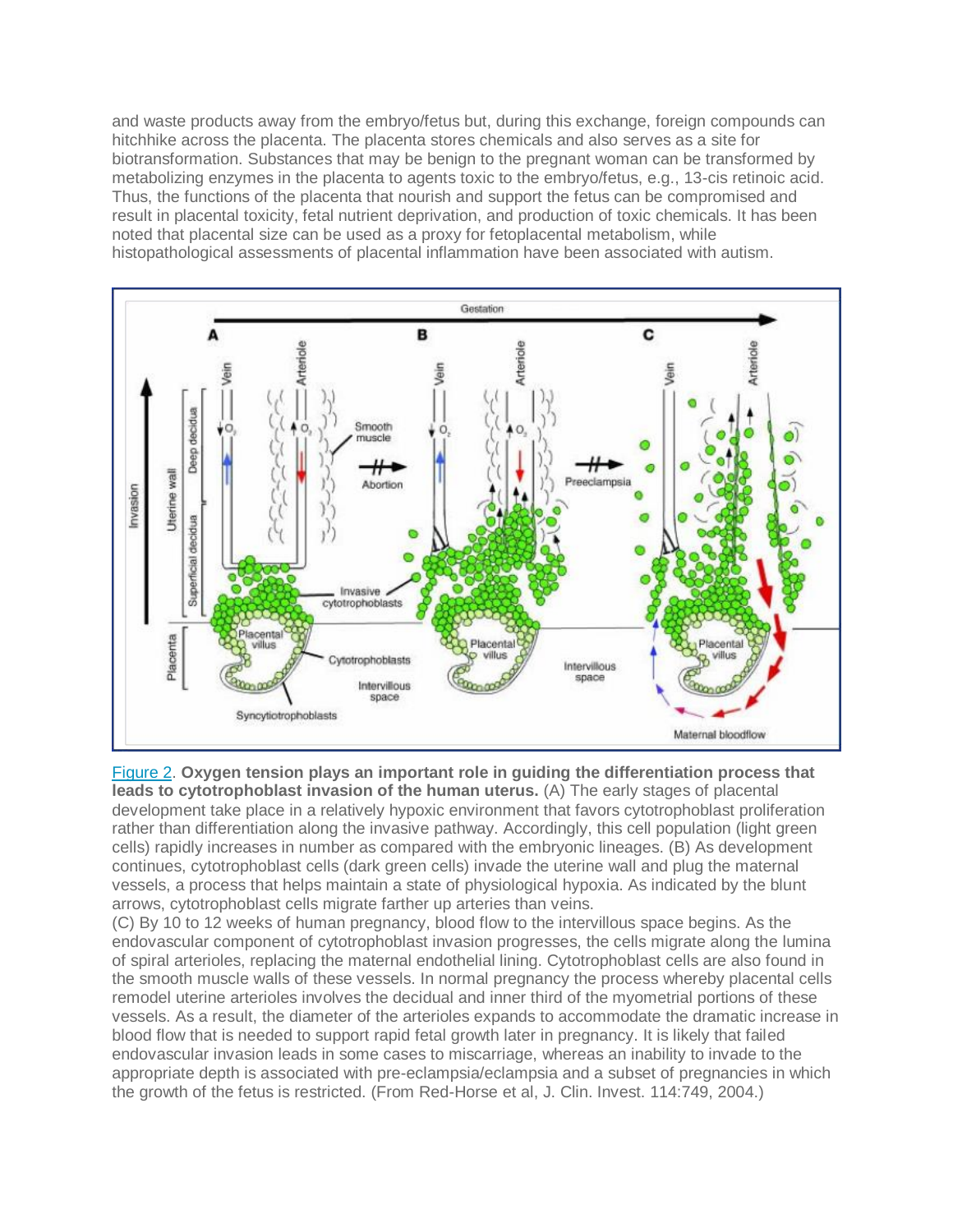Patterns of placental development are similar among different animal species, while developmental time schedules may differ. The placentae themselves vary widely among species. Marsupials, for example, have only a yolk sac, while sheep have multicotyledonary (multi-lobed) placentation. Rats, mice, and rabbits, the principal species used for teratology testing, all have yolk sac placentae, as do humans, but the functions of the yolk sacs are very different. In rodents and rabbits, the yolk sac everts (turns inside out) and becomes an important port of entry for molecules (e.g., immunoglobulins) into the embryo and fetus throughout pregnancy, even though a chorioallantoic placenta develops during the last half of pregnancy to provide gas and small molecule exchange. In contrast, the yolk sac shrinks and becomes vestigial in humans during the latter part of the first trimester.

In laboratory species, immunoglobulins, critical for immune function in the neonate (IgG), are transported only through the visceral yolk sac; in humans, transport occurs via receptors in the chorioallantoic placenta. Both the yolk sac of the rodent as well as the chorioallantoic placenta of the human are important sites for degrading proteins and providing amino acids to the embryo and fetus. Trypan blue and other agents that interfere with protein degradation can kill the rodent embryo/fetus or can cause birth defects.

Many agents, including the heavy metal s, such as cadmium, can alter placental function (see [Table](https://www.teratology.org/primer/Placenta.asp#table1) [1\)](https://www.teratology.org/primer/Placenta.asp#table1). Injecting cadmium into a pregnant rat close to birth causes the fetus to die and the placenta to degenerate within 24 hours. Directly injecting fetuses with cadmium near term doesn't kill them, although they do develop hydrocephalus (head enlargement due to excess cerebrospinal fluid in the ventricles of the brain). Cadmium was previously thought to affect primarily the kidney, but it turns out that, at least in rats, cadmium is even more highly concentrated in the placenta. Human placentae definitely concentrate cadmium and can degenerate because of cadmium exposure. Early in pregnancy, the effects of cadmium on the placenta can lead to miscarriage; women affected by exposures to high concentrations of cadmium can have repeated pregnancy losses. The ability of the placenta to sequester cadmium protects the fetus or embryo for a while, but when a pregnant woman is exposed to substantial amounts of cadmium, the placenta—and with it, the fetus—may die.

| <b>Table</b><br>SOME XENOBIOTICS OBSERVED TO ALTER PLACENTAL AND YOLK SAC FUNCTION |                                                                                                                                                                                                                                                                                                                                                                                             |  |
|------------------------------------------------------------------------------------|---------------------------------------------------------------------------------------------------------------------------------------------------------------------------------------------------------------------------------------------------------------------------------------------------------------------------------------------------------------------------------------------|--|
| <b>AGENT</b>                                                                       | <b>EFFECT</b>                                                                                                                                                                                                                                                                                                                                                                               |  |
| <b>DRUGS OF ABUSE</b>                                                              |                                                                                                                                                                                                                                                                                                                                                                                             |  |
| Cocaine                                                                            | In humans, reduces amino acid uptake and causes reperfusion injury.                                                                                                                                                                                                                                                                                                                         |  |
| Ethanol (alcohol)                                                                  | In humans, alters membrane fluidity and inhibits nutrient transport; in animals, ethanol inhibits<br>pinocytosis.                                                                                                                                                                                                                                                                           |  |
| <b>Narcotics</b>                                                                   | In humans, narcotics decrease protein incorporation and amino acid uptake.                                                                                                                                                                                                                                                                                                                  |  |
| <b>Smoking</b>                                                                     | Smoking, in humans alters histology, induces monoxygenases, increases cadmium levels, and doubles<br>or triples the rate of PROM (premature rupture of membranes). Nicotine decreases glucose<br>utilization, decreases lactate production, decreases amino acid uptake, and increases acetylcholine<br>release. Benzo(a)pyrene induces monoxygenases and alters protein hormone secretion. |  |
| <b>DRUGS</b>                                                                       |                                                                                                                                                                                                                                                                                                                                                                                             |  |
| Colchicine                                                                         | In humans, reduces amino acid uptake and inhibits differentiation. In animals, inhibits pinocytosis.                                                                                                                                                                                                                                                                                        |  |
| Enalapril                                                                          | In animals, causes a pathologically hypocellular, small placenta.                                                                                                                                                                                                                                                                                                                           |  |
| Verapamil                                                                          | In humans, increases COMT (catechol-O-methyl transferase) enzyme activity, and decreases MAO<br>(monoamine oxidase) activity.                                                                                                                                                                                                                                                               |  |
| Indomethacin                                                                       | In humans, stimulates progesterone secretion.                                                                                                                                                                                                                                                                                                                                               |  |
| Anti-HIV drugs                                                                     | In humans, zidovudine and nucleoside analogs inhibit cell proliferation and differentiation and alter<br>release of progesterone, HCG (human chorionic gonadotropins), and HPL (human placental<br>lactogen).                                                                                                                                                                               |  |
| Chloroform                                                                         | In animals, causes placental necrosis.                                                                                                                                                                                                                                                                                                                                                      |  |
| Ritodrine                                                                          | In humans, decreases cAMP.                                                                                                                                                                                                                                                                                                                                                                  |  |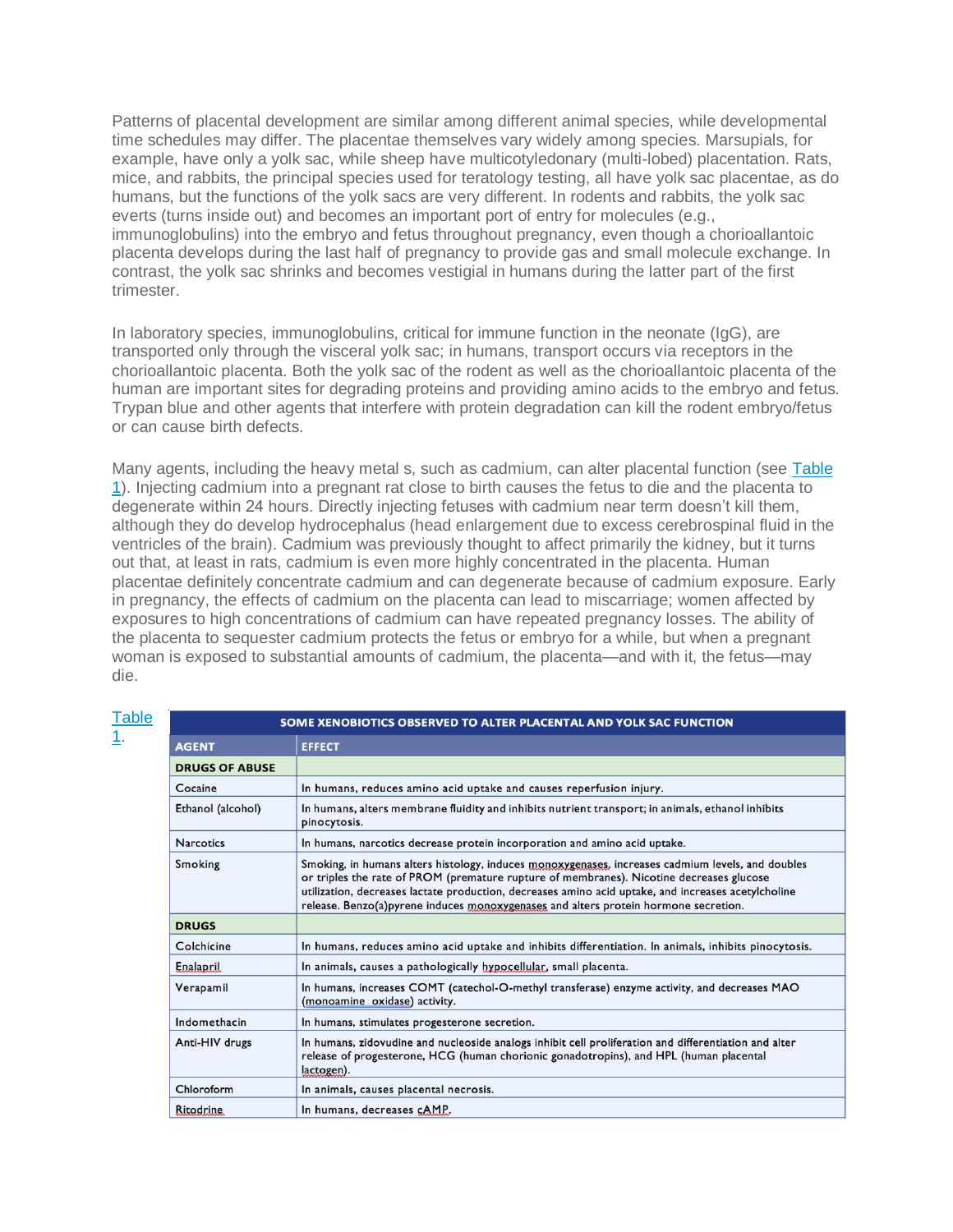One source of cadmium is cigarette smoke, which may be one reason why smoking can compromise the growth of the conceptus. Smoking is associated with pregnancy loss, premature delivery, and decreased birth weight. Smokers' placentae have very high levels of cadmium compared with those of nonsmokers, and these levels may contribute to the adverse outcomes that are associated with cigarette smoke.

The placenta can prevent or at least delay the transmission of viruses that infect the mother. Experiments have shown that a variety of viruses, including cytomegalovirus (CMV), human immunodeficiency virus (HIV), Coxsackie B, and Echo 11 cannot directly cross the placenta. However, these viruses may infect certain cells within the placenta. Whether or not the placenta is infected determines whether the embryo/fetus eventually becomes infected.

In vitro models using dual perfusion of the human placenta, explant cultures, chips, and cell cultures have been useful to assess transfer of agents as well as effects on the placenta. Studies using human placental perfusions have been used in lieu of rodent studies for human proteins when FDA approval for these types of new agents has been necessary. Clinical evaluations of both embryo/fetus and placenta are being pursued with ultrasound and magnetic resonance imaging and elastography in anticipation of identifying biomarkers of the at-risk placenta and fetus.

Following delivery, the baby gets all of the attention. The placenta is neglected, often assigned to the trash; however, detailed pathologic/morphologic and 'omic assessments of the placenta can not only be critical for determining what happened in utero but also may be helpful in predicting what may be health issues for the child and the adult. During pregnancy, the placenta is the star of the show. Teratology would be incomplete as a science without attention to this important organ.

## Selected Reading

Burton GJ, Jaunaux E, Charnock-Jones DS. The Influence of the Intrauterine Environment on Human Placental Development. Int. J. Dev. Biol. 2010; 54:303–312.

Desforges M, Sibley CP. Placental Nutrient Supply and Fetal Growth. Int. J. Dev. Biol. 2010; 54:377–390.

Eisenman CJ and Miller RK. Placental Transport, Metabolism and Toxicology of Metals, In Toxicology of Metals. Chang LW (ed.) Boca Raton: CRC Press, pp. 1003–10027, 1996.

Hu D, Cross JC. Development and Function of Trophoblast Giant Cells in the Rodent Placenta. Int. J. Dev. Biol. 2010:54:341–354.

Miller RK, Ebbesen P, Popek E, Nahmias A, Polliotti B, Shiekh A, Zachar V, Roberts D and Unadkat J, The role of the placenta in the vertical transmission of HIV and other infectious agents, Trophoblast Research 1998:12:225–232.

Miller RK, Genbacev O, Aplin J, Turner M, Caniggia I, Huppertz B, Human Placental Explants in Culture: Approaches and Assessments, Placenta 2005:26:439–48.

Misra DP, Salafia CM, Charles AK, Miller RK. Placental measurements associated with intelligence quotient at age 7 years. J Dev Orig Health Dis. 2012:3:190-7.

Ornoy A, Chen L, Silver RM and Miller RK. Maternal Autoimmune Diseases and Immunologically— Induced Embryonic and Feto- Placental Damage. Birth Defects Research A 2004:70:371–381.

Red-Horse K, Zhou Y, Genbacev O, Prakobphol A, Foulk R, McMaster M, Fisher S. Trophoblast Differentiation during Embryo Implantation and Formation of the Maternal-Fetal Interface. J Clinical Investigation 2004:114:744–754.

Roberts, VHJ, Lo, JO, Salati, JA, Lewandowski, KS, Lindner, JR, Morgan, TK, Frias, AE. Quantitative assessment of placental perfusion by contrast-enhanced ultrasound in macaques and human subjects Amer. J. Ob/Gyn 2016:369: e1-e7.

Salafia CM, Misra DP, Yampolsky M, Charles AK and Miller RK. Allometric Metabolic Scaling and Fetal and Placental Weight. Placenta 2009:30:355–360.